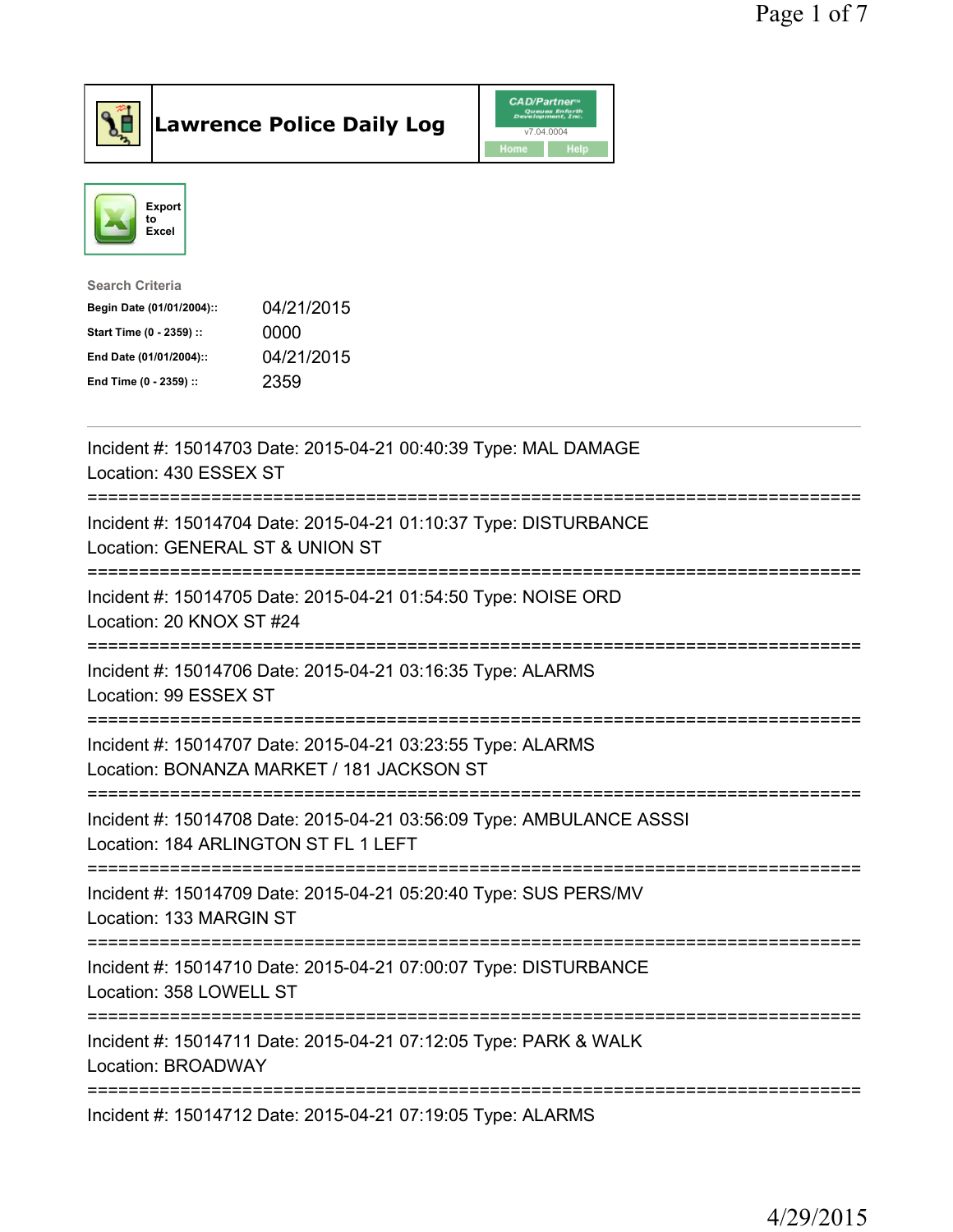| Location: 106 MARSTON ST                                                                                                                |
|-----------------------------------------------------------------------------------------------------------------------------------------|
| Incident #: 15014713 Date: 2015-04-21 07:29:50 Type: M/V STOP<br>Location: CROSS ST & FRANKLIN ST<br>==========================         |
| Incident #: 15014714 Date: 2015-04-21 07:31:15 Type: HIT & RUN M/V<br>Location: 345 HAVERHILL ST                                        |
| Incident #: 15014715 Date: 2015-04-21 07:33:25 Type: M/V STOP<br>Location: E HAVERHILL ST & HAVERHILL ST<br>=========================== |
| Incident #: 15014716 Date: 2015-04-21 08:36:10 Type: B&E/MV/PAST<br>Location: 34 SARGENT ST                                             |
| Incident #: 15014717 Date: 2015-04-21 09:05:58 Type: MAL DAMAGE<br>Location: 151 BENNINGTON ST                                          |
| Incident #: 15014718 Date: 2015-04-21 10:04:22 Type: M/V STOP<br>Location: 121 WEST ST                                                  |
| Incident #: 15014719 Date: 2015-04-21 10:05:20 Type: PARK & WALK<br>Location: BRADFORD ST & BROADWAY                                    |
| Incident #: 15014720 Date: 2015-04-21 10:17:01 Type: COURT DOC SERVE<br>Location: LAWRENCE GENERAL HOSPITAL / 1 GENERAL ST              |
| Incident #: 15014721 Date: 2015-04-21 10:28:42 Type: TRESPASSING<br>Location: 5 HARRISON ST                                             |
| Incident #: 15014722 Date: 2015-04-21 10:34:02 Type: ALARM/BURG<br>Location: ATTRACTIVES BOUTIQUE / 83 ESSEX ST                         |
| Incident #: 15014723 Date: 2015-04-21 11:10:42 Type: CK WELL BEING<br>Location: 35 BYRON AV                                             |
| =====================================<br>Incident #: 15014724 Date: 2015-04-21 11:17:39 Type: UNKNOWN PROB<br>Location: COMMONWEALTH DR |
| Incident #: 15014725 Date: 2015-04-21 11:29:46 Type: M/V STOP<br>Location: BROADWAY & ESSEX ST                                          |
| Incident #: 15014726 Date: 2015-04-21 11:32:33 Type: ALARM/BURG<br>Location: COREZ RESD / 1055 ESSEX ST                                 |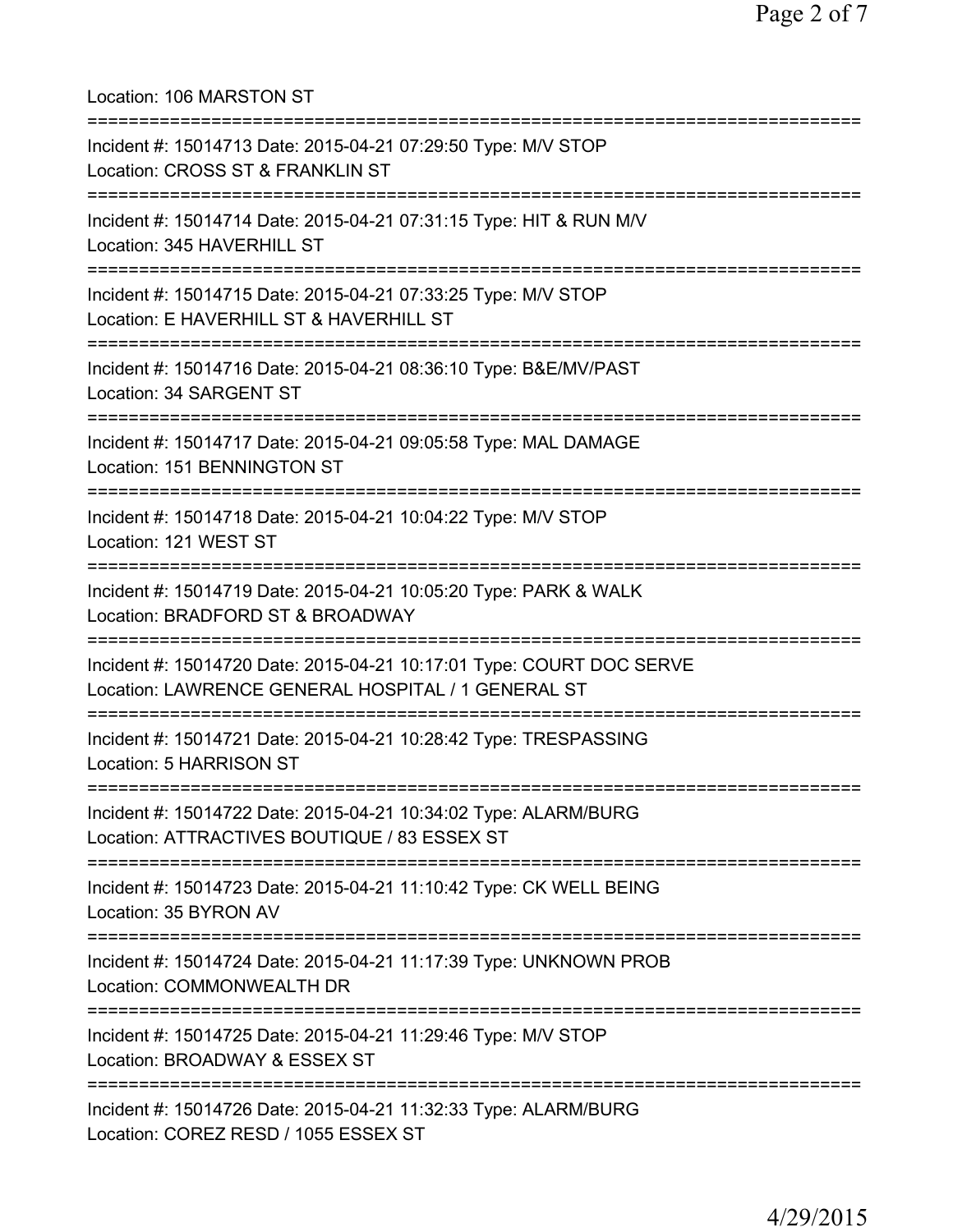| Incident #: 15014727 Date: 2015-04-21 11:33:33 Type: ALARM/BURG<br>Location: 66 DARTMOUTH ST<br>:================<br>======================                                |
|----------------------------------------------------------------------------------------------------------------------------------------------------------------------------|
| Incident #: 15014728 Date: 2015-04-21 11:34:19 Type: SUS PERS/MV<br>Location: BROADWAY & METHUEN ST                                                                        |
| Incident #: 15014729 Date: 2015-04-21 12:16:31 Type: SUICIDE ATTEMPT<br>Location: 2 MILL ST                                                                                |
| Incident #: 15014732 Date: 2015-04-21 12:57:51 Type: MAL DAMAGE<br>Location: 239 JACKSON ST                                                                                |
| Incident #: 15014730 Date: 2015-04-21 12:58:54 Type: M/V STOP<br>Location: BROADWAY & ESSEX ST                                                                             |
| ==========================<br>=============<br>Incident #: 15014731 Date: 2015-04-21 13:00:08 Type: M/V STOP<br>Location: BROADWAY & CROSS ST<br>========================= |
| Incident #: 15014733 Date: 2015-04-21 13:08:58 Type: DRUG VIO<br>Location: 185 ANDOVER ST<br>====================================                                          |
| Incident #: 15014734 Date: 2015-04-21 13:12:00 Type: ALARM/HOLD<br>Location: NORTHERN ESSEX COMMUNITY COLLE / 45 FRANKLIN ST                                               |
| Incident #: 15014735 Date: 2015-04-21 13:18:56 Type: KEEP PEACE<br>Location: 133 ESSEX ST                                                                                  |
| Incident #: 15014736 Date: 2015-04-21 13:39:47 Type: TOW OF M/V<br>Location: 210 MERRIMACK ST                                                                              |
| Incident #: 15014737 Date: 2015-04-21 13:48:09 Type: SUS PERS/MV<br>Location: 599 CANAL ST                                                                                 |
| Incident #: 15014738 Date: 2015-04-21 14:09:47 Type: SHOPLIFTING<br>Location: MARKET BASKET / 700 ESSEX ST                                                                 |
| Incident #: 15014739 Date: 2015-04-21 14:20:16 Type: ALARM/BURG<br>Location: PEREZ RESD / 14 RIVERVIEW PL                                                                  |
| ====================================<br>Incident #: 15014740 Date: 2015-04-21 14:40:55 Type: SUS PERS/MV<br>Location: 34 SHERIDAN ST                                       |
|                                                                                                                                                                            |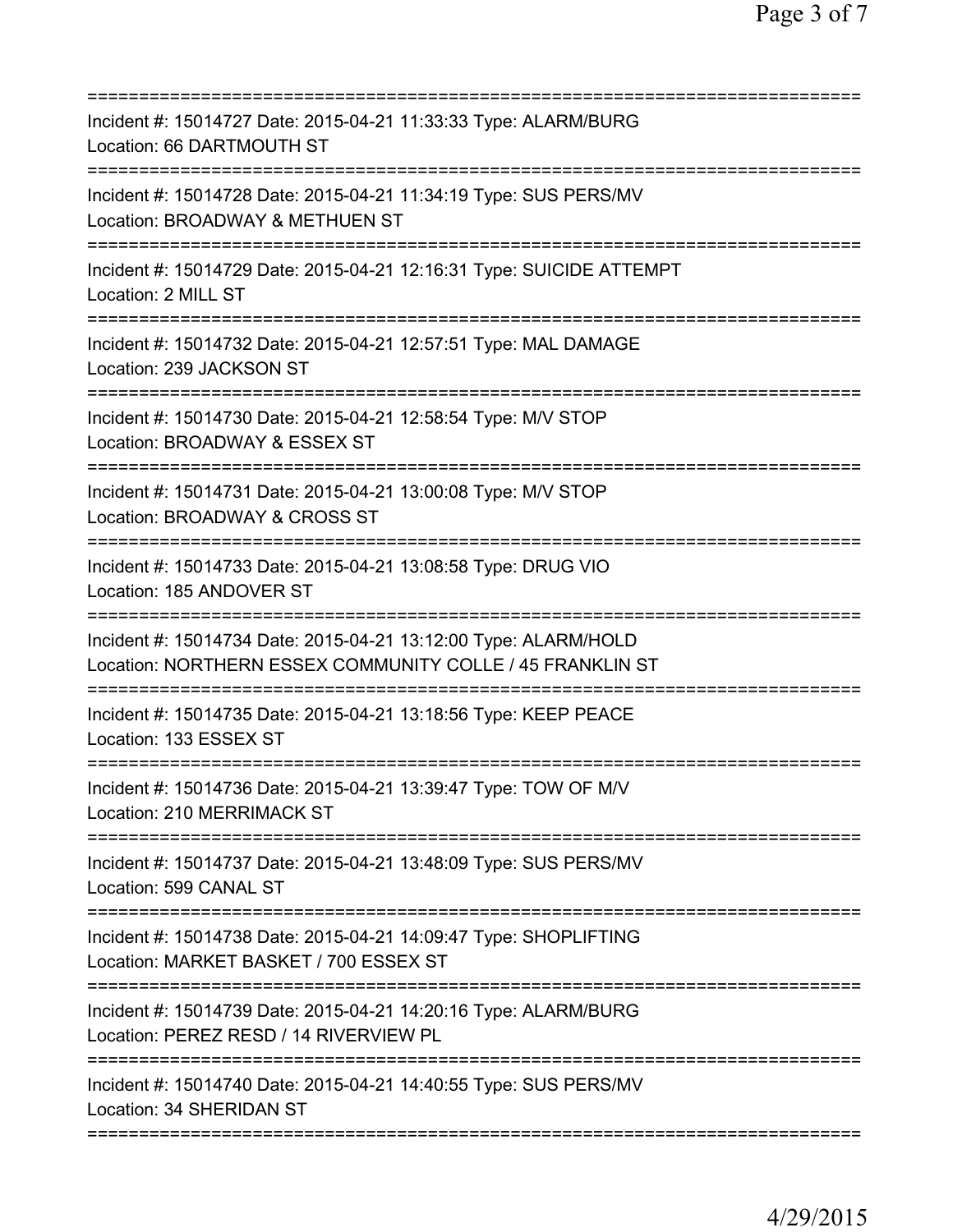Page 4 of 7

| Incident #: 15014745 Date: 2015-04-21 14:47:36 Type: LIC PLATE STO<br>Location: 137 LAWRENCE ST                                                    |
|----------------------------------------------------------------------------------------------------------------------------------------------------|
| Incident #: 15014741 Date: 2015-04-21 15:02:17 Type: DRUG VIO<br><b>Location: SHAWSHEEN RD</b>                                                     |
| Incident #: 15014742 Date: 2015-04-21 15:11:18 Type: DK (DRUNK)<br>Location: COMMON ST & FRANKLIN ST                                               |
| Incident #: 15014743 Date: 2015-04-21 15:17:07 Type: M/V STOP<br>Location: ARLINGTON ST & BROADWAY                                                 |
| Incident #: 15014744 Date: 2015-04-21 15:25:55 Type: ALARM/HOLD<br>Location: DELACRUZ / 26 NEWTON ST FL 1STFL                                      |
| Incident #: 15014746 Date: 2015-04-21 15:37:32 Type: KEEP PEACE<br>Location: MERCARDITO GROCERY / 49 WALNUT ST                                     |
| Incident #: 15014747 Date: 2015-04-21 15:51:13 Type: HIT & RUN M/V<br>Location: REGISTRY OF MOTOR VEHICLES / 73 WINTHROP AV<br>=================== |
| Incident #: 15014748 Date: 2015-04-21 16:00:20 Type: DISTURBANCE<br>Location: PARKER ST & SPRINGFIELD ST                                           |
| =========================<br>Incident #: 15014749 Date: 2015-04-21 16:03:48 Type: M/V STOP<br>Location: 155 HAVERHILL ST                           |
| Incident #: 15014750 Date: 2015-04-21 16:12:20 Type: ALARM/HOLD<br>Location: RODRIGUEZ RESD / 255 PROSPECT ST                                      |
| Incident #: 15014751 Date: 2015-04-21 16:24:43 Type: TOW OF M/V<br>Location: FITZ ST & LAWRENCE ST                                                 |
| Incident #: 15014754 Date: 2015-04-21 16:25:31 Type: HIT & RUN M/V<br>Location: 109 ABBOTT ST                                                      |
| Incident #: 15014752 Date: 2015-04-21 16:26:37 Type: DRUG VIO<br>Location: 122 JACKSON ST                                                          |
| Incident #: 15014753 Date: 2015-04-21 16:28:05 Type: STOL/MV/PAS<br>Location: 143 MARSTON ST                                                       |
| =================================<br>Incident #: 15014755 Date: 2015-04-21 16:39:38 Type: AUTO ACC/NO PI                                           |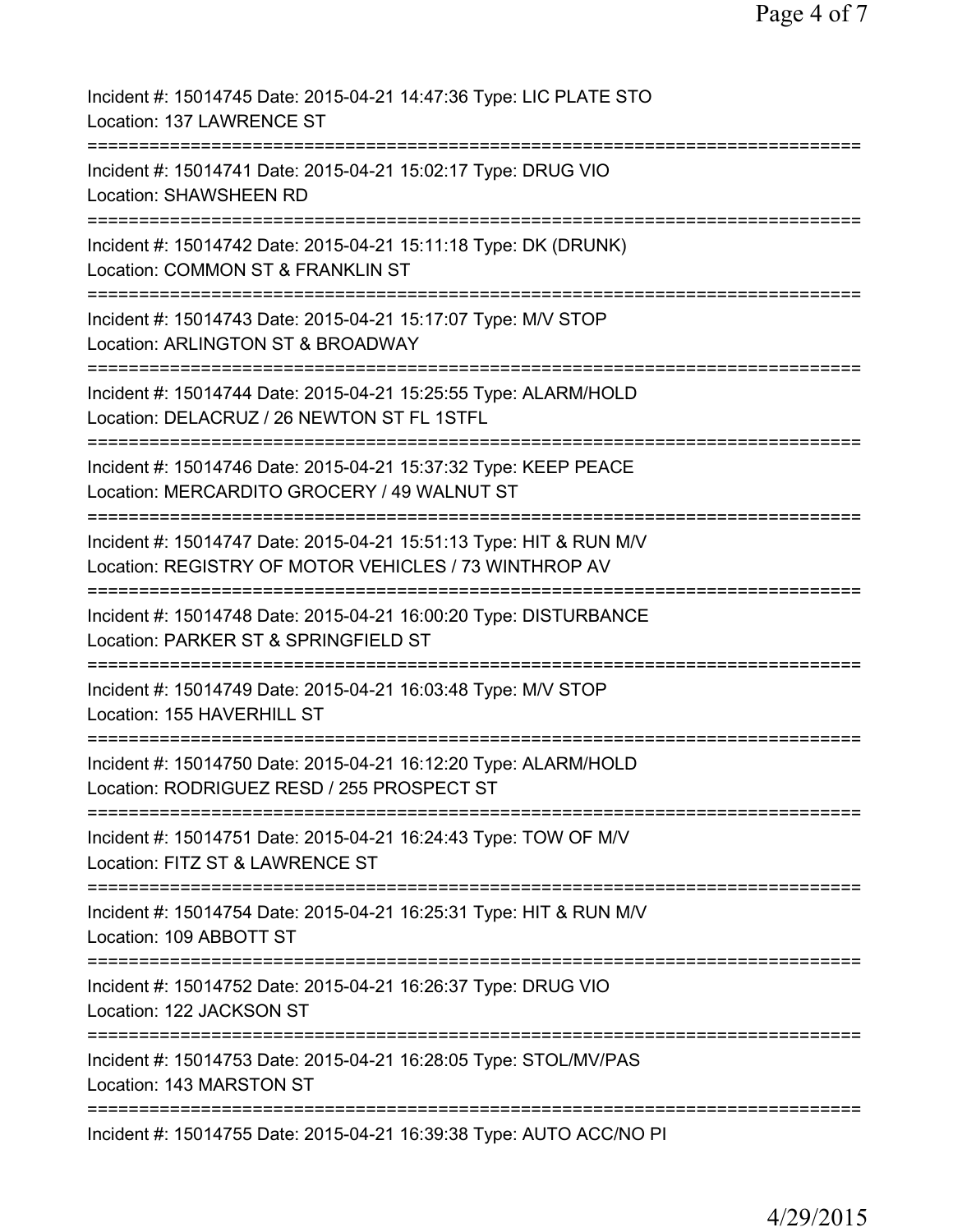| Location: 62 KENDALL ST                                                                                                              |
|--------------------------------------------------------------------------------------------------------------------------------------|
| Incident #: 15014756 Date: 2015-04-21 16:44:31 Type: LOST PROPERTY<br>Location: 0 MERRIMACK ST<br>=================================  |
| Incident #: 15014757 Date: 2015-04-21 17:11:06 Type: THREATS<br>Location: 17 HOLT ST                                                 |
| ============================<br>Incident #: 15014758 Date: 2015-04-21 17:16:02 Type: M/V STOP<br>Location: 32 LAWRENCE ST            |
| ;==================================<br>Incident #: 15014759 Date: 2015-04-21 17:23:25 Type: DISABLED MV<br><b>Location: CANAL ST</b> |
| Incident #: 15014760 Date: 2015-04-21 17:25:20 Type: M/V STOP<br>Location: BOXFORD ST & WINTHROP AV                                  |
| Incident #: 15014761 Date: 2015-04-21 17:27:47 Type: SUS PERS/MV<br>Location: GREATER LAWRENCE FAMILY HEALTH / 150 PARK ST           |
| Incident #: 15014763 Date: 2015-04-21 17:31:17 Type: MEDIC SUPPORT<br><b>Location: 96 AUBURN ST</b>                                  |
| Incident #: 15014762 Date: 2015-04-21 17:32:29 Type: SUS PERS/MV<br>Location: 91 BAILEY ST                                           |
| Incident #: 15014764 Date: 2015-04-21 17:33:19 Type: DOMESTIC/PROG<br>Location: 259 ANDOVER ST FL 2ND                                |
| =========================<br>Incident #: 15014765 Date: 2015-04-21 17:45:29 Type: MAN DOWN<br>Location: 126 FRANKLIN ST              |
| Incident #: 15014766 Date: 2015-04-21 17:47:33 Type: DRUG VIO<br>Location: 53 OHIO AV                                                |
| ----------------------<br>Incident #: 15014767 Date: 2015-04-21 17:51:32 Type: ALARMS<br>Location: 204 WALNUT ST                     |
| ==============================<br>Incident #: 15014768 Date: 2015-04-21 17:55:17 Type: LARCENY/PAST<br>Location: 200 PARKER ST #1    |
| Incident #: 15014769 Date: 2015-04-21 17:57:02 Type: M/V STOP<br>Location: 265 ANDOVER ST                                            |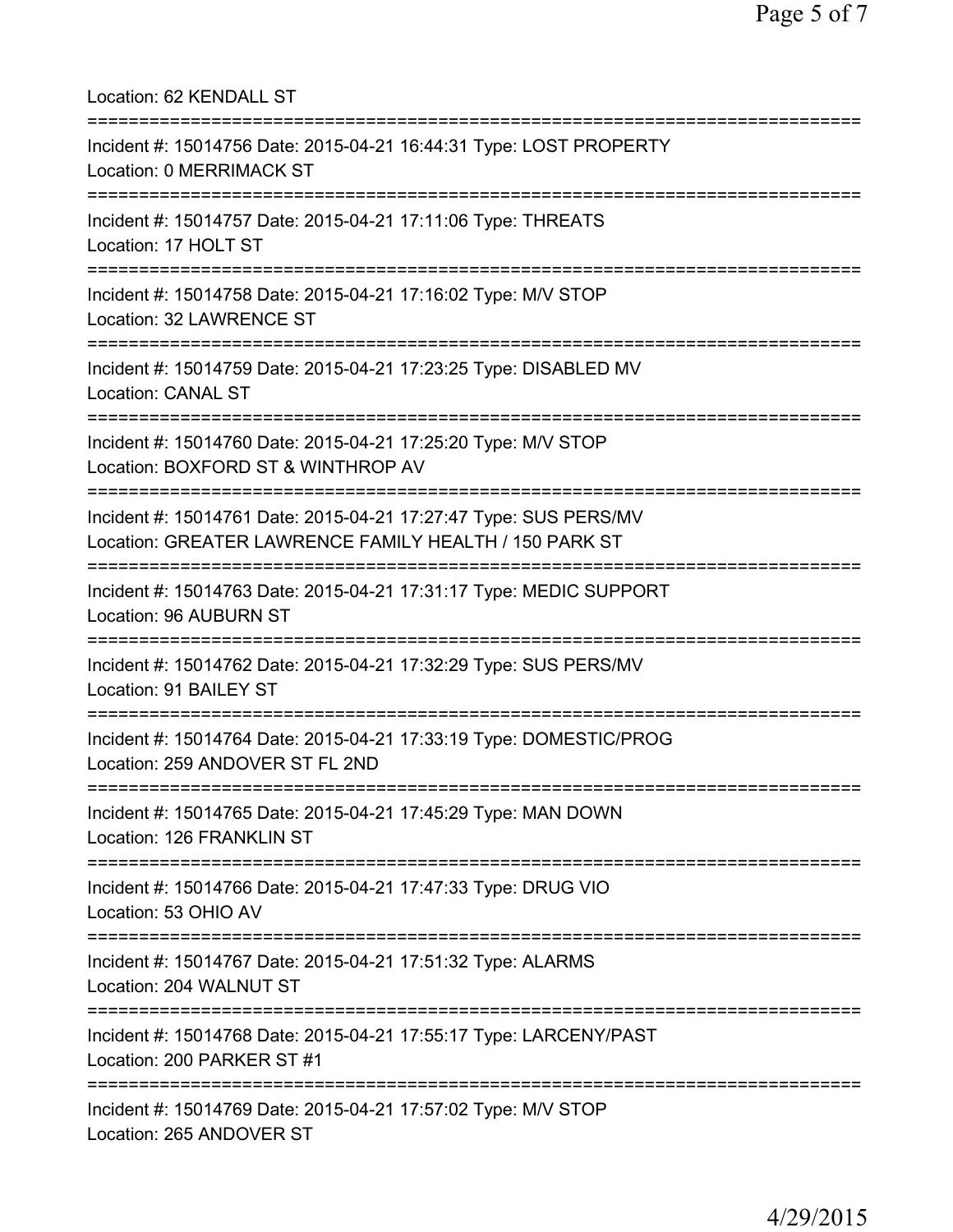| Incident #: 15014770 Date: 2015-04-21 17:59:51 Type: DOMESTIC/PROG<br>Location: 6 DIAMOND ST #12                                                                      |
|-----------------------------------------------------------------------------------------------------------------------------------------------------------------------|
| Incident #: 15014772 Date: 2015-04-21 18:17:37 Type: NOTIFICATION<br>Location: 154 ANDOVER ST FL 2ND                                                                  |
| Incident #: 15014771 Date: 2015-04-21 18:19:53 Type: B&E/MV/PAST<br>Location: 15 CLARKE ST #2                                                                         |
| Incident #: 15014774 Date: 2015-04-21 18:26:49 Type: SUS PERS/MV<br>Location: 310 WATER ST                                                                            |
| Incident #: 15014773 Date: 2015-04-21 18:28:58 Type: M/V STOP<br>Location: FRANKLIN ST & LOWELL ST                                                                    |
| =============================<br>------------<br>Incident #: 15014775 Date: 2015-04-21 18:32:41 Type: DRUG VIO<br>Location: 141 MAY ST                                |
| ================================<br>Incident #: 15014776 Date: 2015-04-21 18:34:27 Type: M/V STOP<br>Location: AMESBURY ST & CANAL ST<br>.=========================== |
| Incident #: 15014777 Date: 2015-04-21 18:41:45 Type: M/V STOP<br>Location: BROADWAY & PARK ST                                                                         |
| Incident #: 15014778 Date: 2015-04-21 19:20:04 Type: NOISE ORD<br>Location: 69 CAMBRIDGE ST                                                                           |
| Incident #: 15014779 Date: 2015-04-21 19:28:45 Type: M/V STOP<br>Location: ANDOVER ST & S UNION ST                                                                    |
| Incident #: 15014780 Date: 2015-04-21 20:04:40 Type: ALARM/BURG<br>Location: LAWRENCE HIGH SCHOOL / 70 N PARISH RD                                                    |
| Incident #: 15014781 Date: 2015-04-21 20:15:13 Type: UNKNOWN PROB<br><b>Location: HAVERHILL ST</b>                                                                    |
| Incident #: 15014782 Date: 2015-04-21 20:17:42 Type: NOISE ORD<br>Location: 35 CHICKERING ST                                                                          |
| Incident #: 15014783 Date: 2015-04-21 20:37:22 Type: ALARM/BURG<br>Location: 1 GROTON ST                                                                              |
|                                                                                                                                                                       |